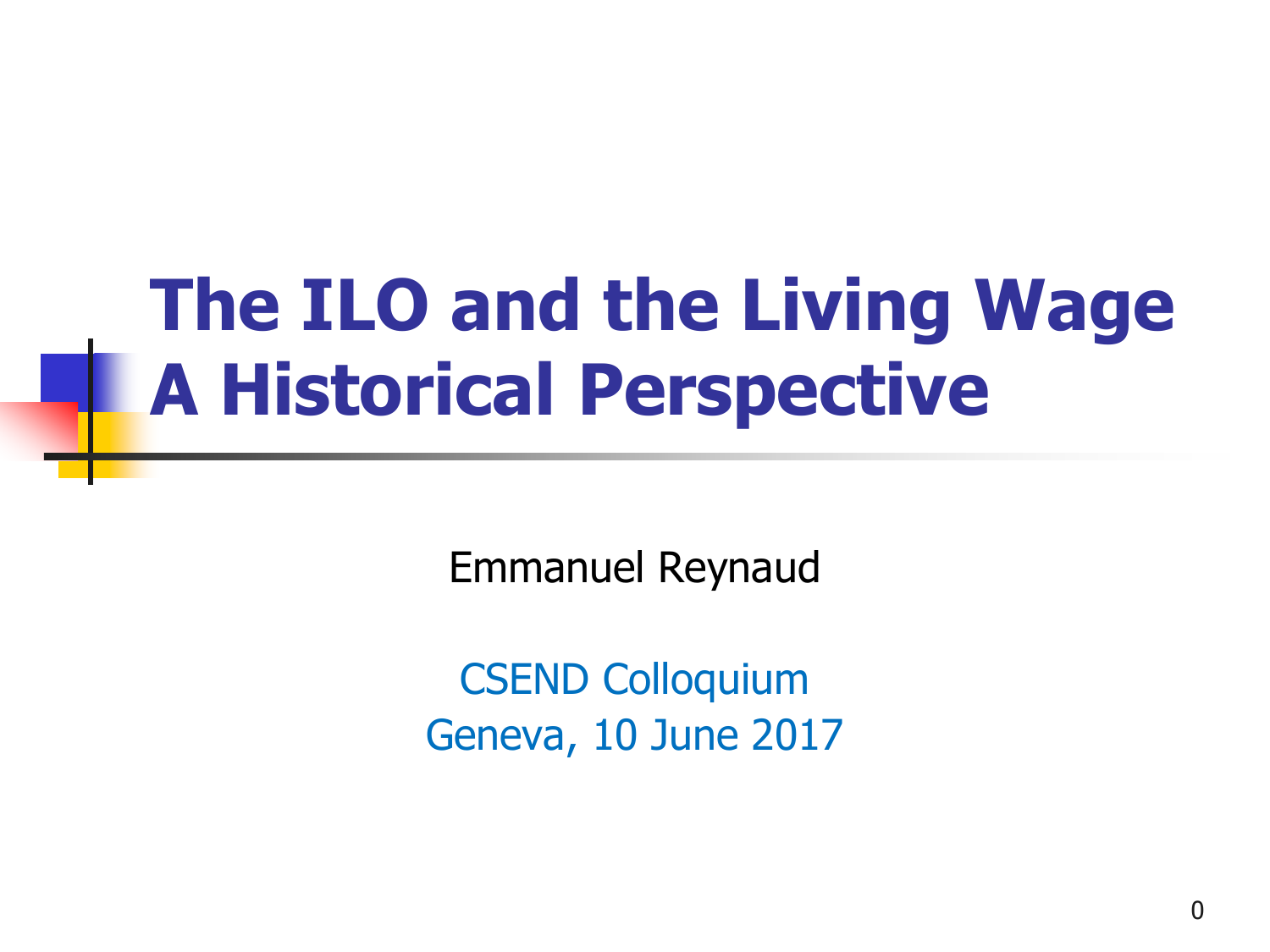## The ILO and the living wage

- **Principle of a living wage at each of key moments** when principles and objectives of the ILO defined: 1919, 1944 and 2008
- **The provision of "an adequate living wage" (1919)** or of "a minimum living wage" to all employed (1944 and 2008)
- **An apparent paradox: notion does not appear in ILO** instruments on minimum wage (machinery of "MW fixing")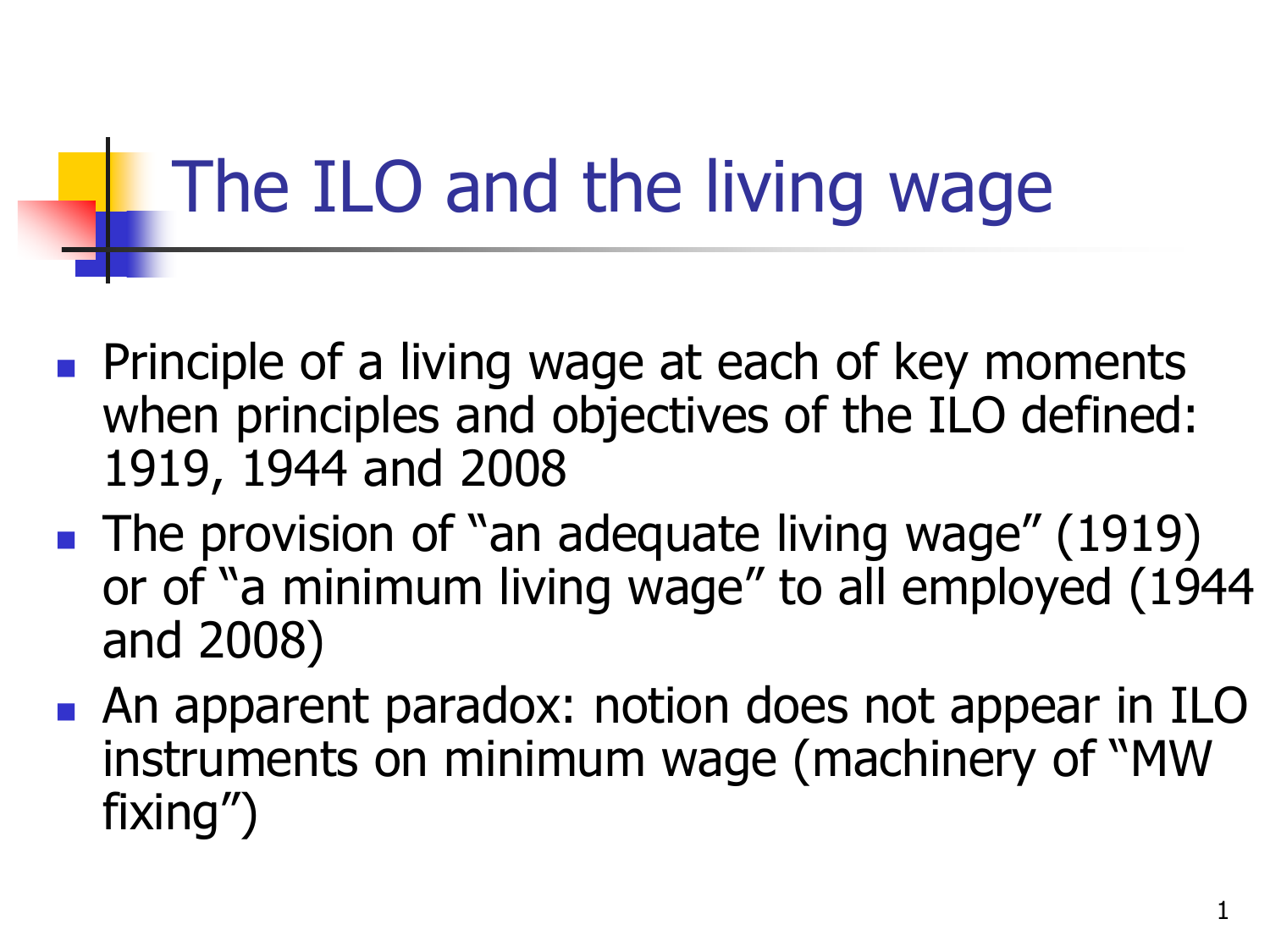## The ILO and the living wage

- A historical perspective in three parts:
	- **Adoption of the principle: Paris, 1919; Philadelphia, 1944**
	- **Implementation in the first decade: MW-fixing machinery**
	- **Implementation in the 1960s: MW fixing**
- **The living wage: from an objective to a criterion in** minimum wage fixing, under "workers needs"
- **From a broad principle enshrined in Constitution to** its translation into positive legislation
- A good illustration of the functioning of the ILO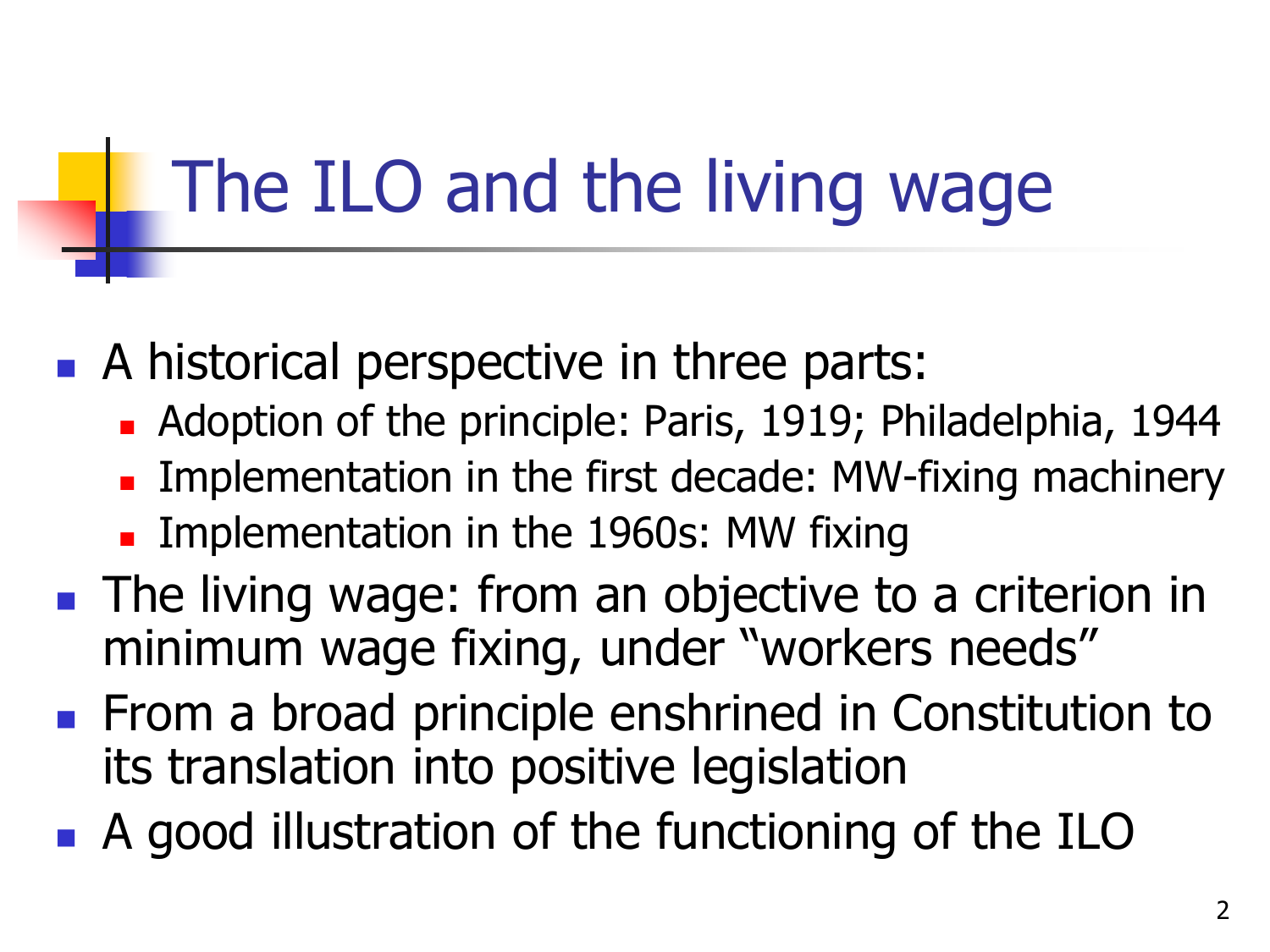I. Adoption of the principle of a living wage

Wages an especially important issue since the origin

- **Tension between two dimensions:** 
	- Wages: essential for workers as the source of livelihood
	- **Low wages: comparative advantage in international trade**
- **Closely linked to the very reason for establishing an** international labour organization:
	- To avoid social unrest in improving labour conditions in context of economic competition and free trade
	- 1919 context: post-WWI labour unrest and experience of pre-war "first globalization"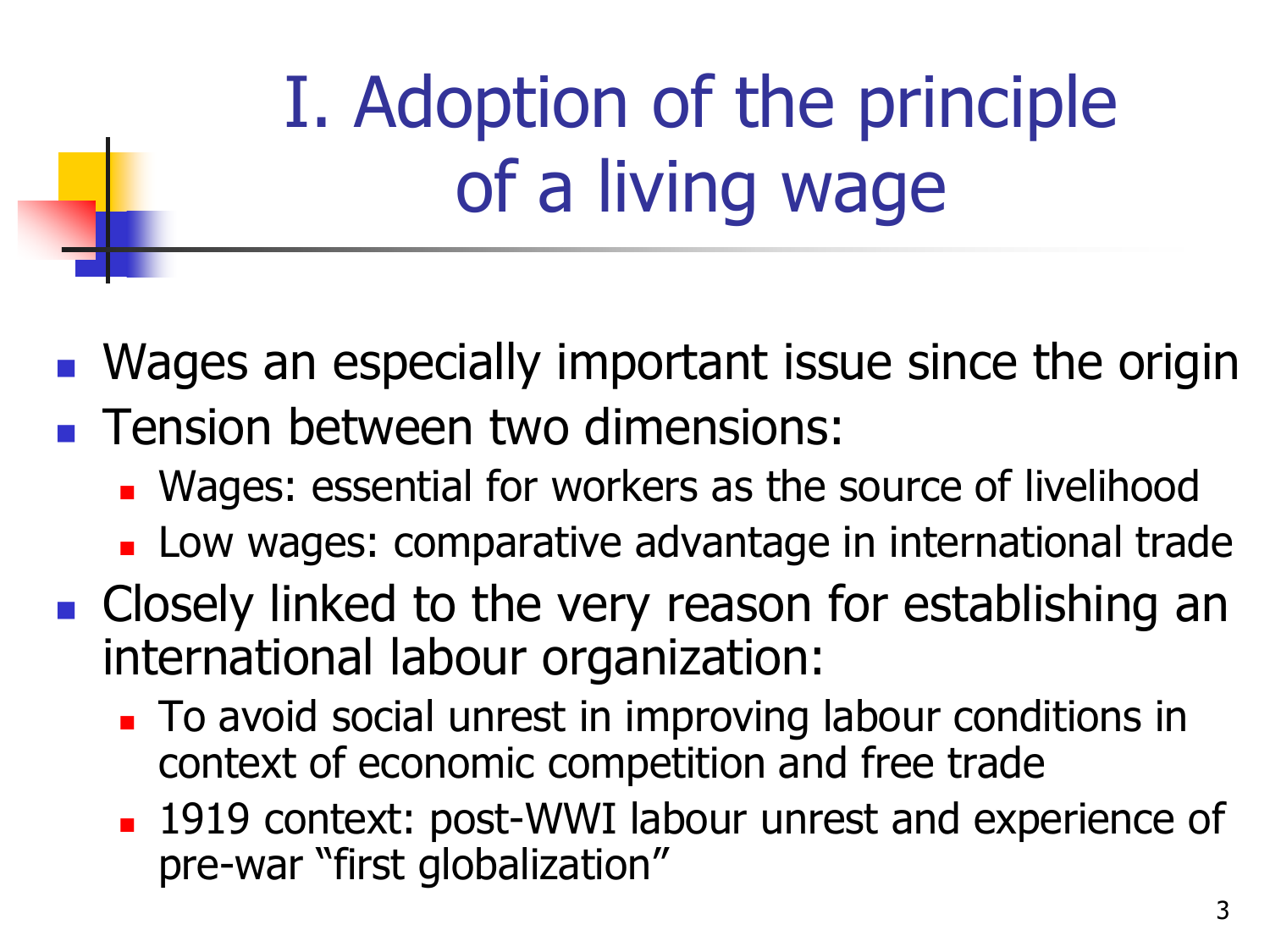The principle of a living wage: the Peace Treaty, 1919

- **Part XIII of Versailles Treaty, in 2 sections. The** living wage mentioned in both:
- In the preamble: "an improvement of (the conditions of labour) is urgently required: as, for example, (…), the provision of an adequate living wage"
- In Art. 427 ("The Labour Charter"): "The payment to the employed of a wage adequate to maintain a reasonable standard of life as this is understood in their time and country."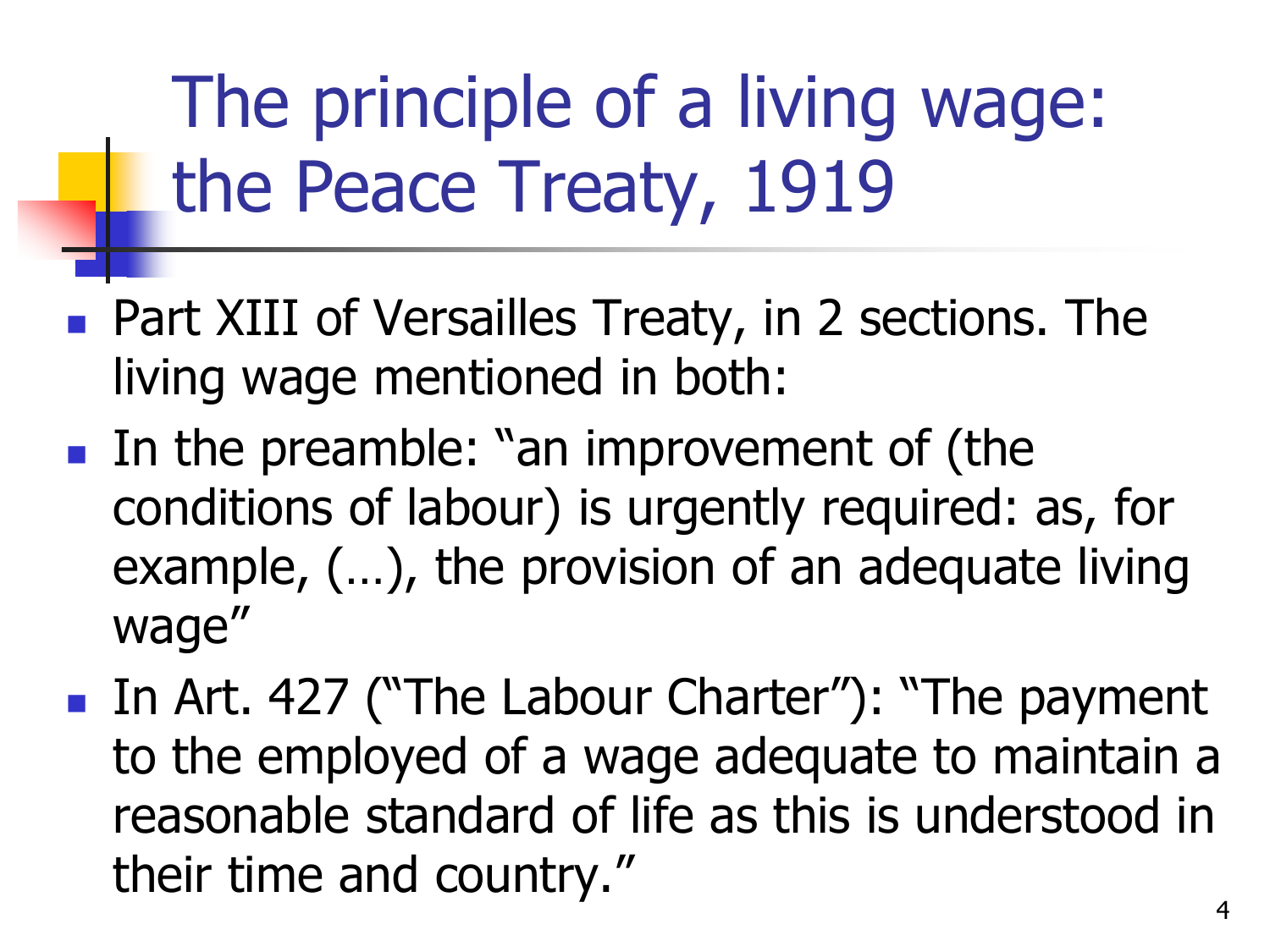#### Paris Peace Conference, 1919

- **Commission on International Labour Legislation**
- **Little debate on living wage**
- **Initial British draft: "the provision of a living wage"**  $\rightarrow$  "the provision of an adequate living wage"
- "Labour Charter": living wage among 9 principles listed, under "The Principle of the Minimum Wage"
- **Unanimously adopted by Conference, 28 April 1919**
- **An ambitious objective: the provision of an** adequate living wage, understood as a MW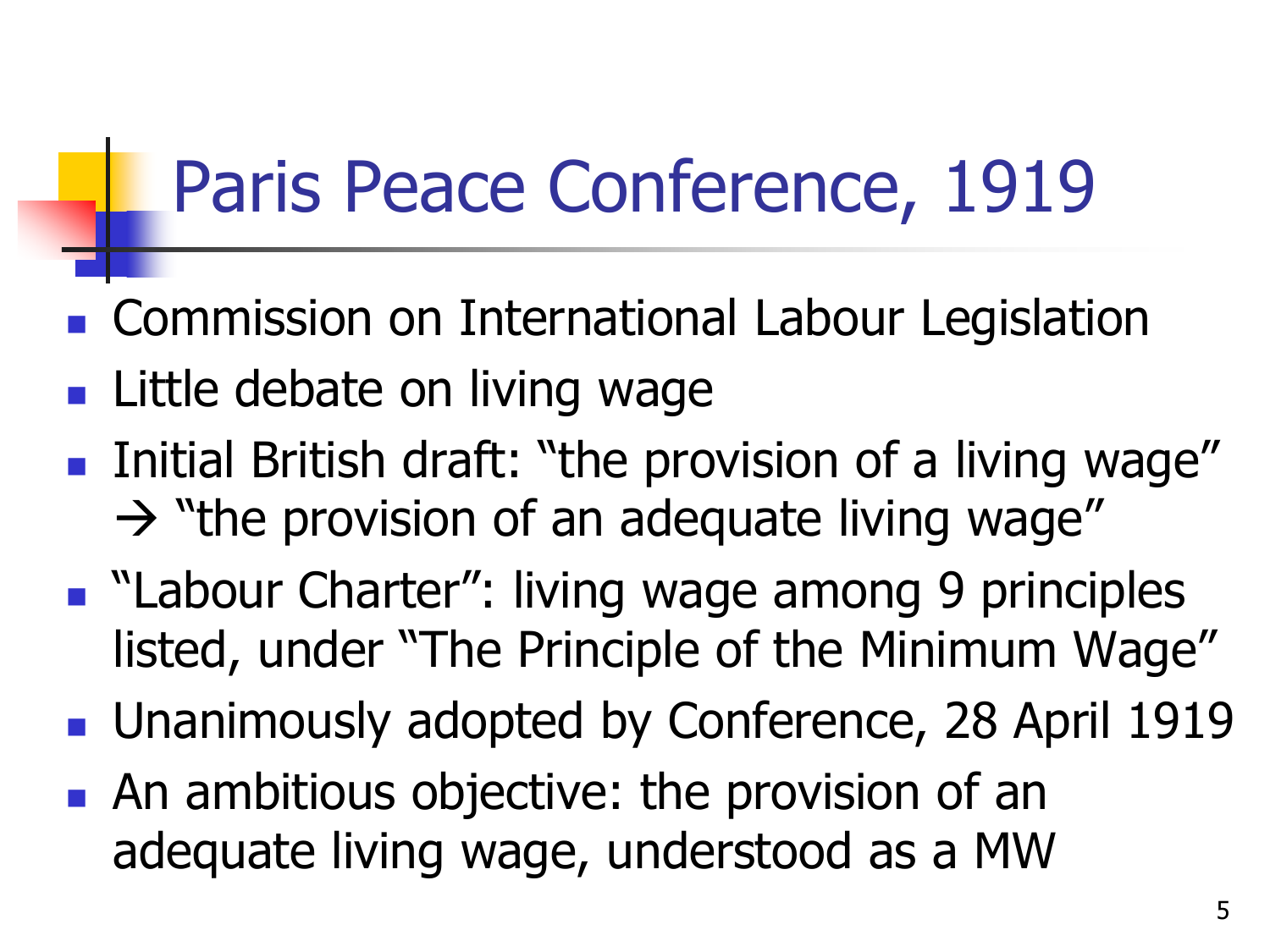The principle of a living wage: Declaration of Philadelphia, 1944

- The International Labour Conference restated the aims and purposes of the ILO, in Apr-May 1944
- The living wage among the programmes the ILO has "the solemn obligation to further among the nations of the world":
	- "a minimum living wage to all employed and in need of such a protection."
- **Very lengthy discussion, but not on living wage Unanimously adopted, incorporated in Constitution**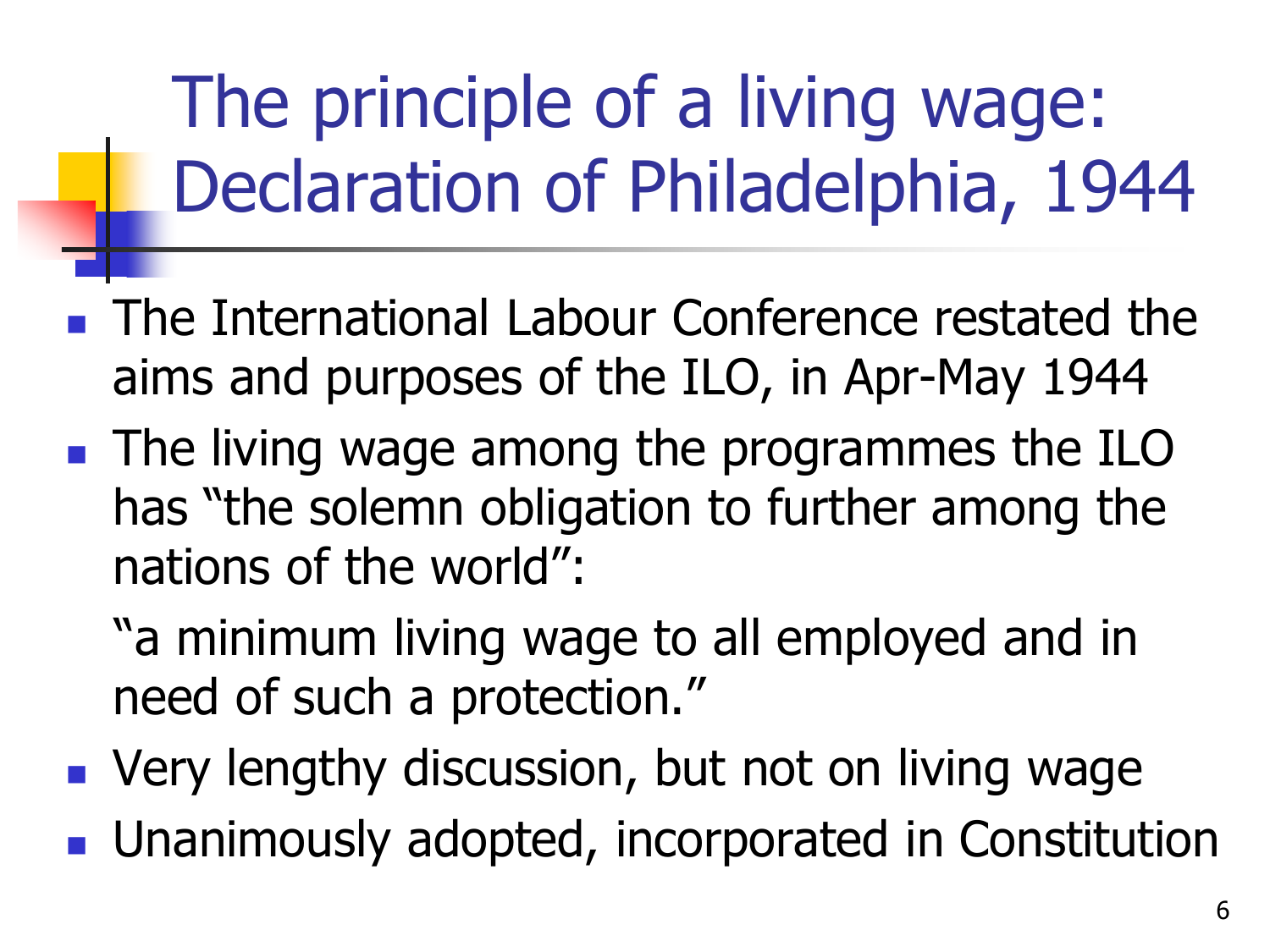## Social Justice Declaration, 2008

- **Reaffirms full relevance of Philadelphia Declaration** and explicitly mentions the minimum living wage as an objective to be pursued
- **Living wage included in definition of Decent Work** by ILC, using language of Philadelphia Declaration
- By and large, principle of a living wage always adopted unanimously and with little controversy
- **Actual implementation: a difficult exercise leading** to a much less ambitious objective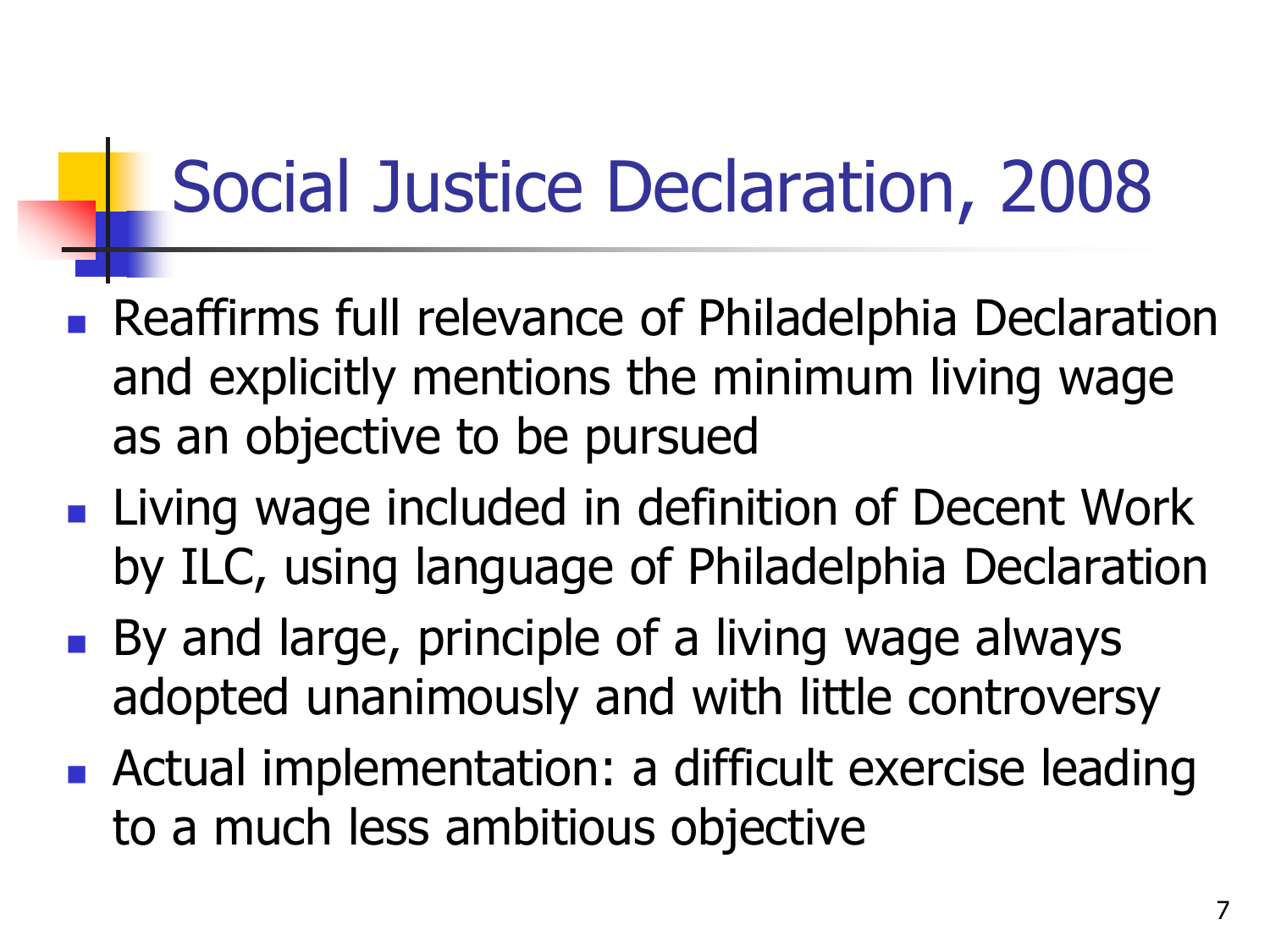II. Implementation of the principle in the first decade

- **From "an adequate living wage" to "a minimum** wage-fixing machinery"
- Complexity of the issue, lack of international comparative information and data
- **Extensive work on statistics (with ICLS), survey of** legislation on MW in various countries, incl. NZL and AUS which applied "the living-wage principle"
- Objective: to provide background information for adoption of international standards on wages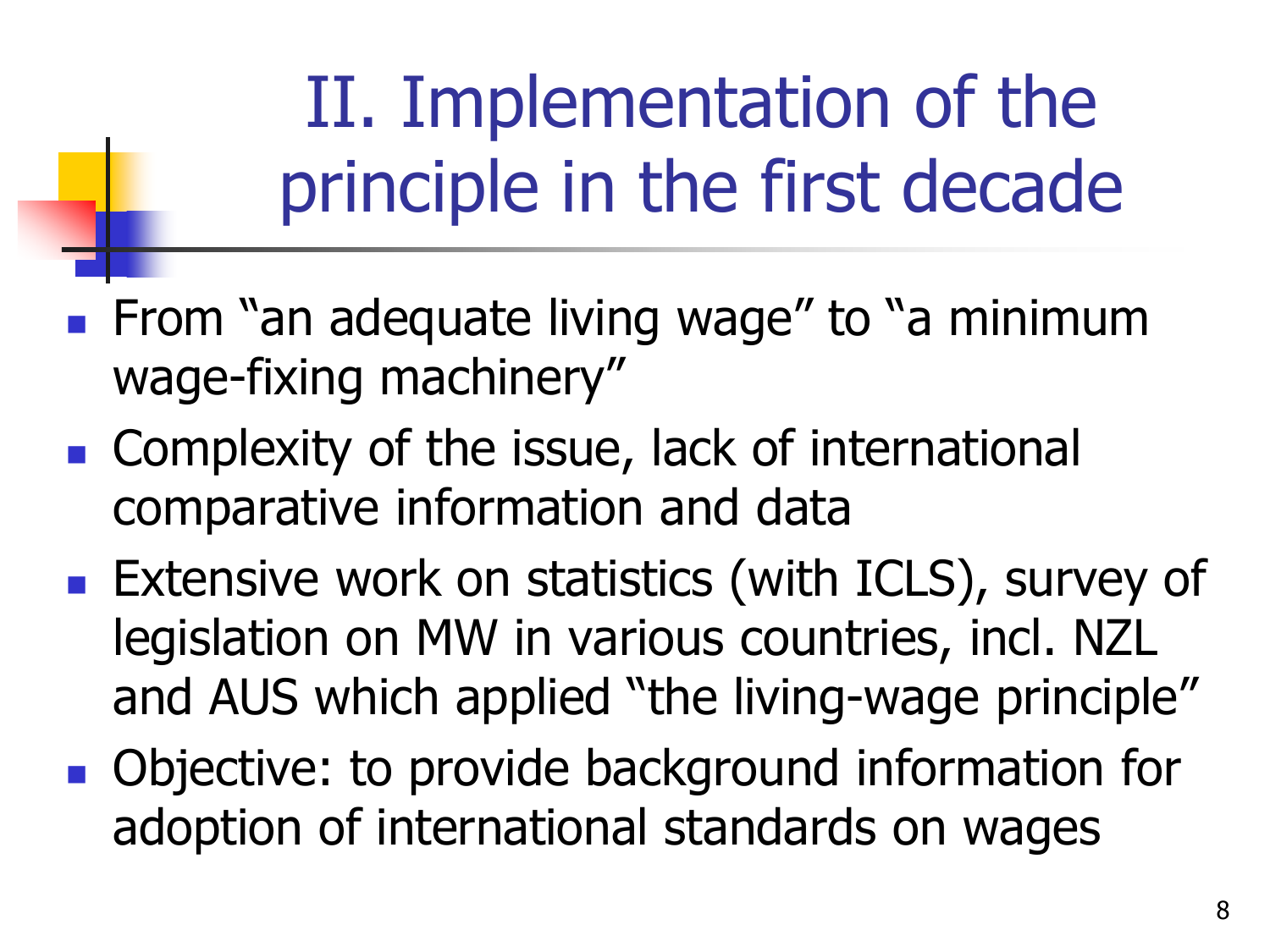Placing the issue on ILC agenda: limiting the scope

- The main concern: the comparative advantage of low wages in international economic competition
- **Initiative from British government in 1925**
- A "modest" proposal: establishing a national machinery for fixing MW in low-paid trades
- No intention of fixing an international MW
- Adoption in 1928 of C26 and R30 on MW-fixing machinery
- Issue of determining MW not dealt in C26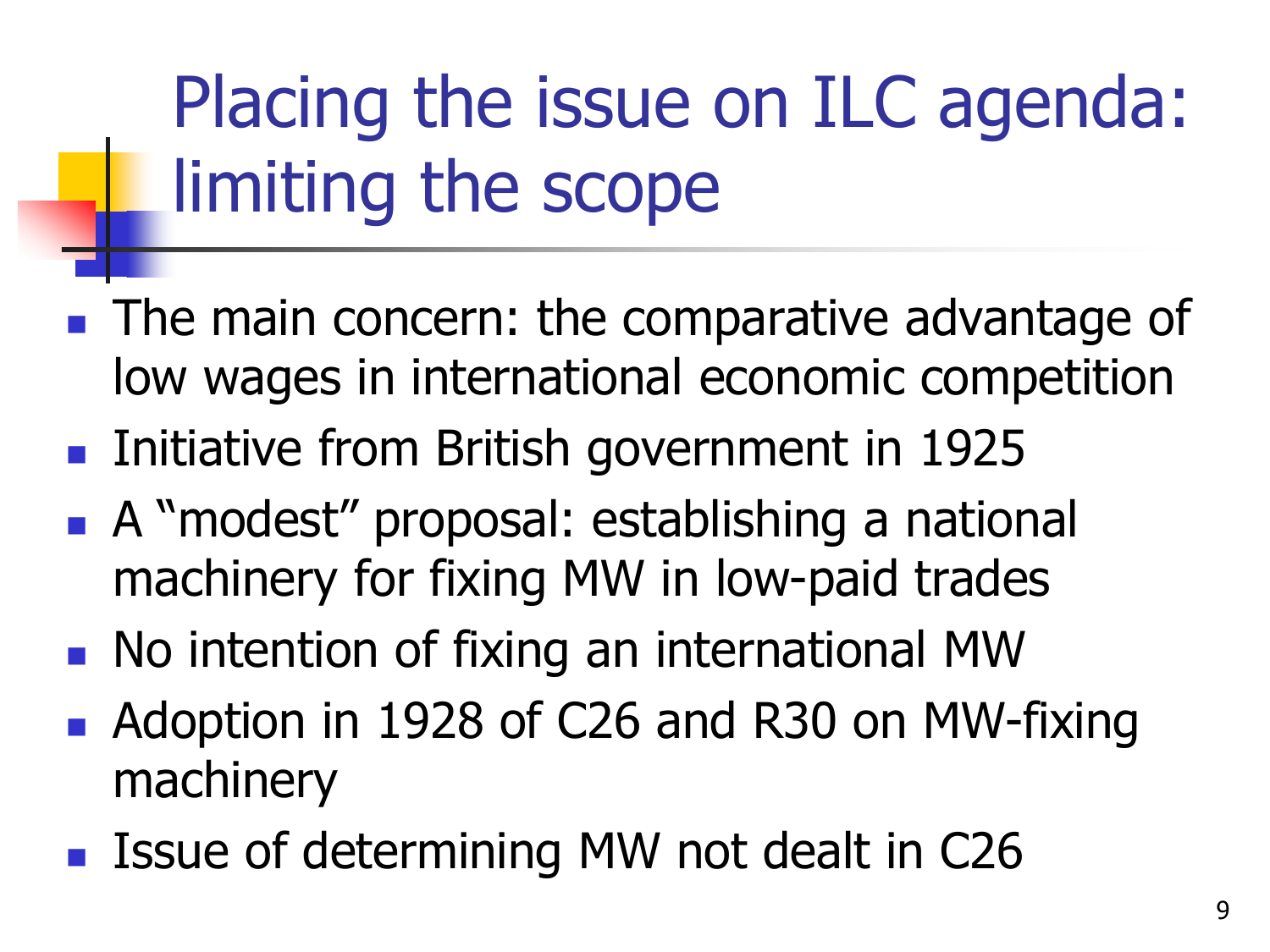The principle of an adequate living wage in R30, 1928

- A distant reference to the provision of an adequate living wage in R30:
	- "the wage-fixing body should in any case take account of the necessity of enabling the workers concerned to maintain a suitable standard of living."
- References proposed: prevailing practice in similar trades with effective collective agreements or level of wages in country or locality
- Do not relate to living requirements of workers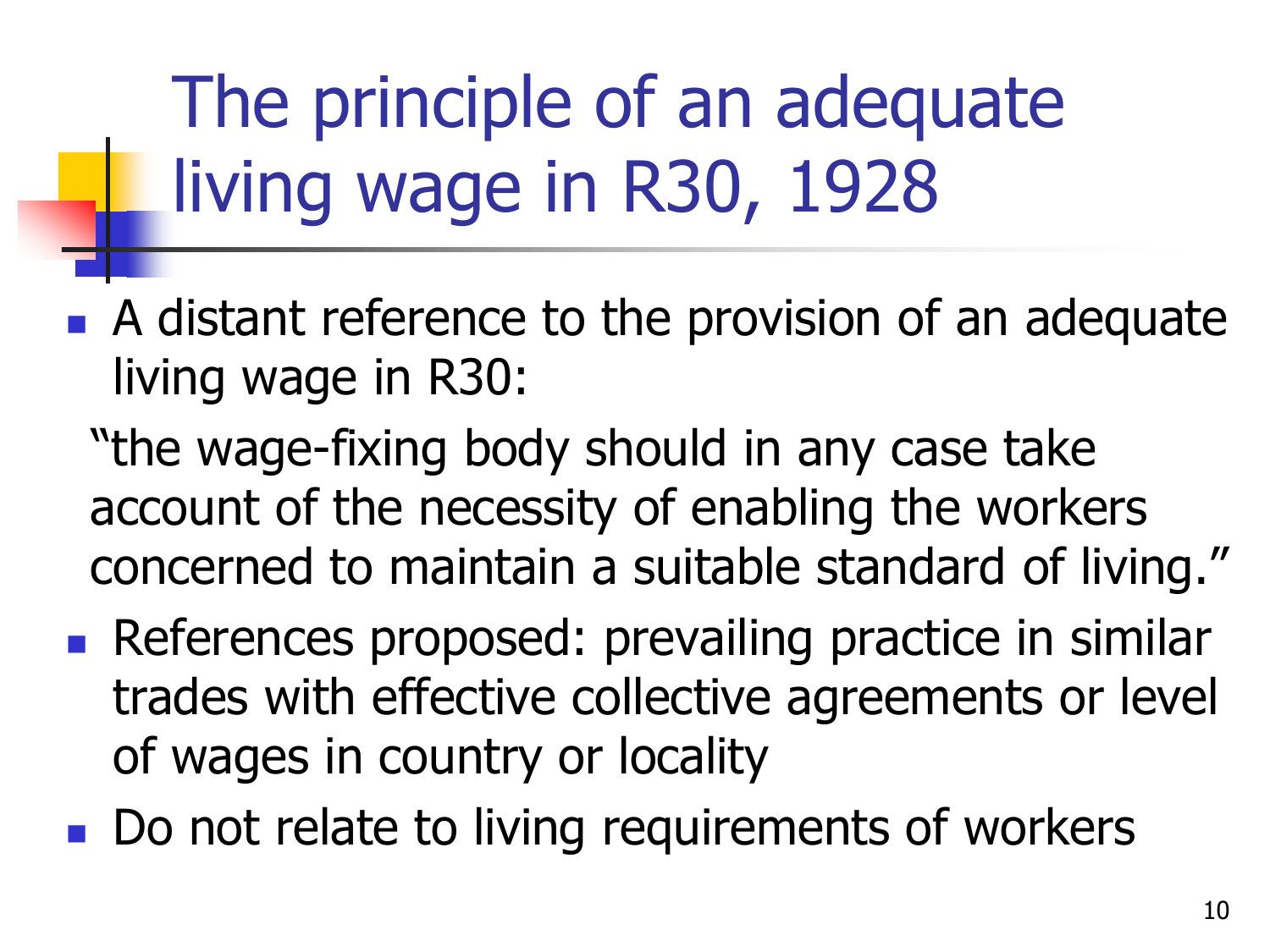III. Implementation of the principle in the 1960s

- A fresh approach in context of post-WWII decolonization and growth of ILO membership
- **A resolution on minimum living standards from** workers at ILC 1964 requesting the Office:
	- to undertake studies on interdependence of minimum standards of living and economic growth
	- to work out a proposal for revision of C26 and R30
- As a follow-up the GB approved the proposal of the Office to convey a meeting of experts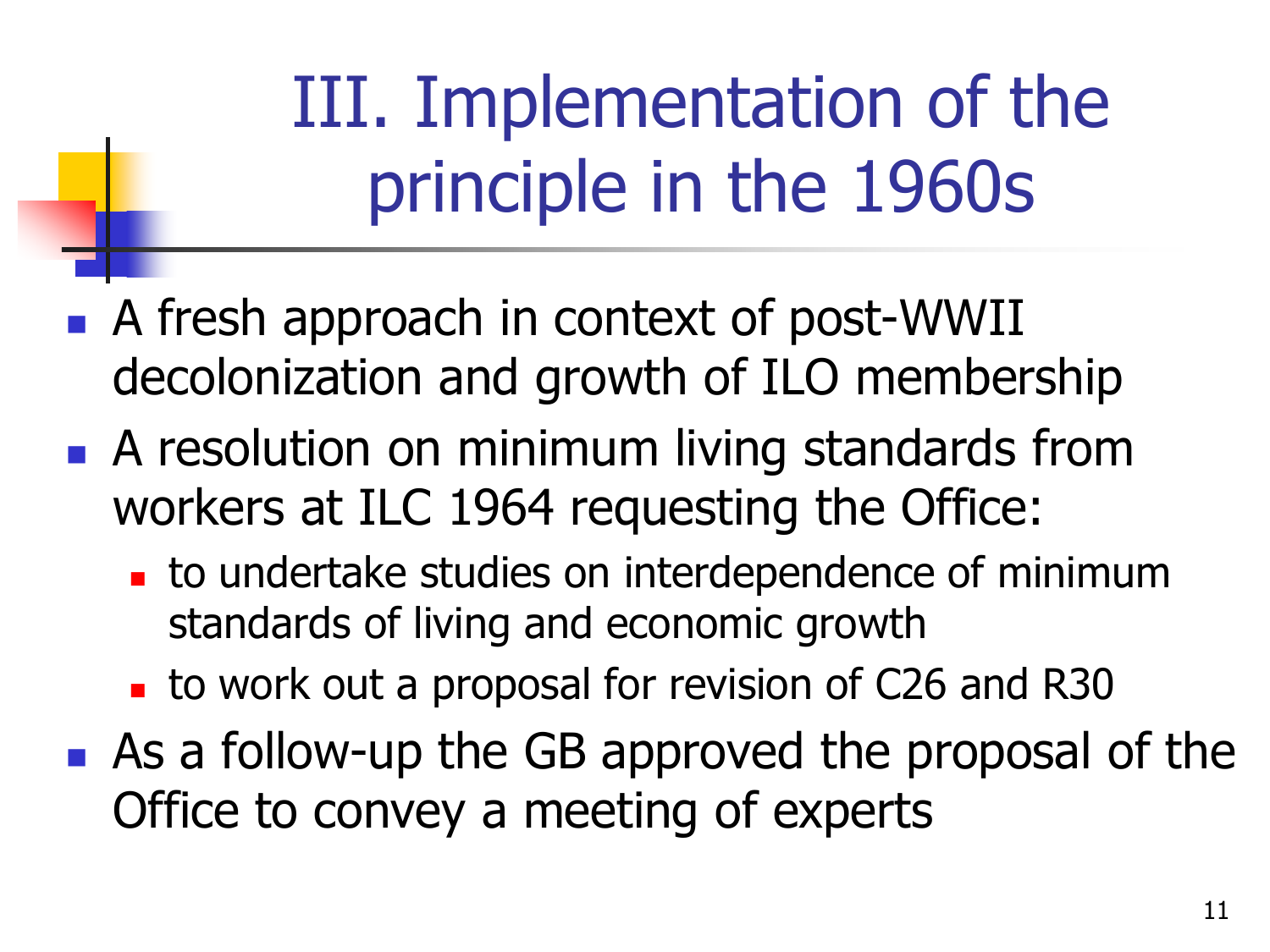## A meeting of experts, 1967

- **MW** fixing with special reference to developing countries and possible revision of C26 and R30
- Identified three traditional criteria for MW fixing: workers' needs, employers capacity to pay, wages or income elsewhere in the economy
- Added a new criterion, decisive in the last resort: the requirements of economic development
- **Pointed to the difficulty to specify workers' needs**
- **Desirability to draw up new instruments, C and R**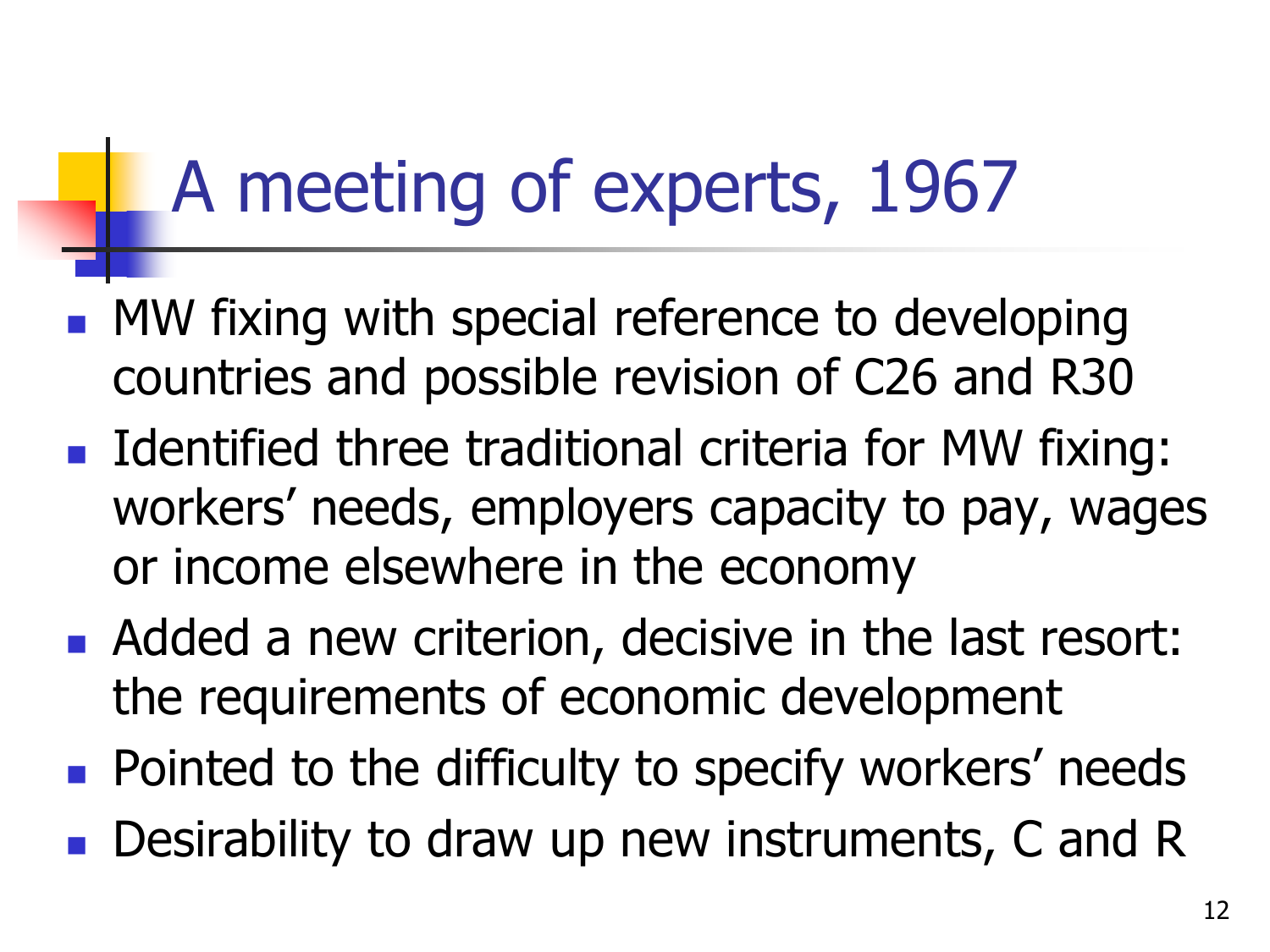Minimum wage at ILC, 1969 and 1970

- ILC in favour of new instruments: a Conv. and a Rec. providing guidelines for implementation
- **Lengthy discussions in 1st and 2<sup>nd</sup> year and drafting** of much more developed instruments
- Criteria for determining MW in both C131 and R135
- **Strike a balance between needs of workers and** economic considerations
- Points of contention: "basic needs" or "needs", including families or not in needs of workers  $13$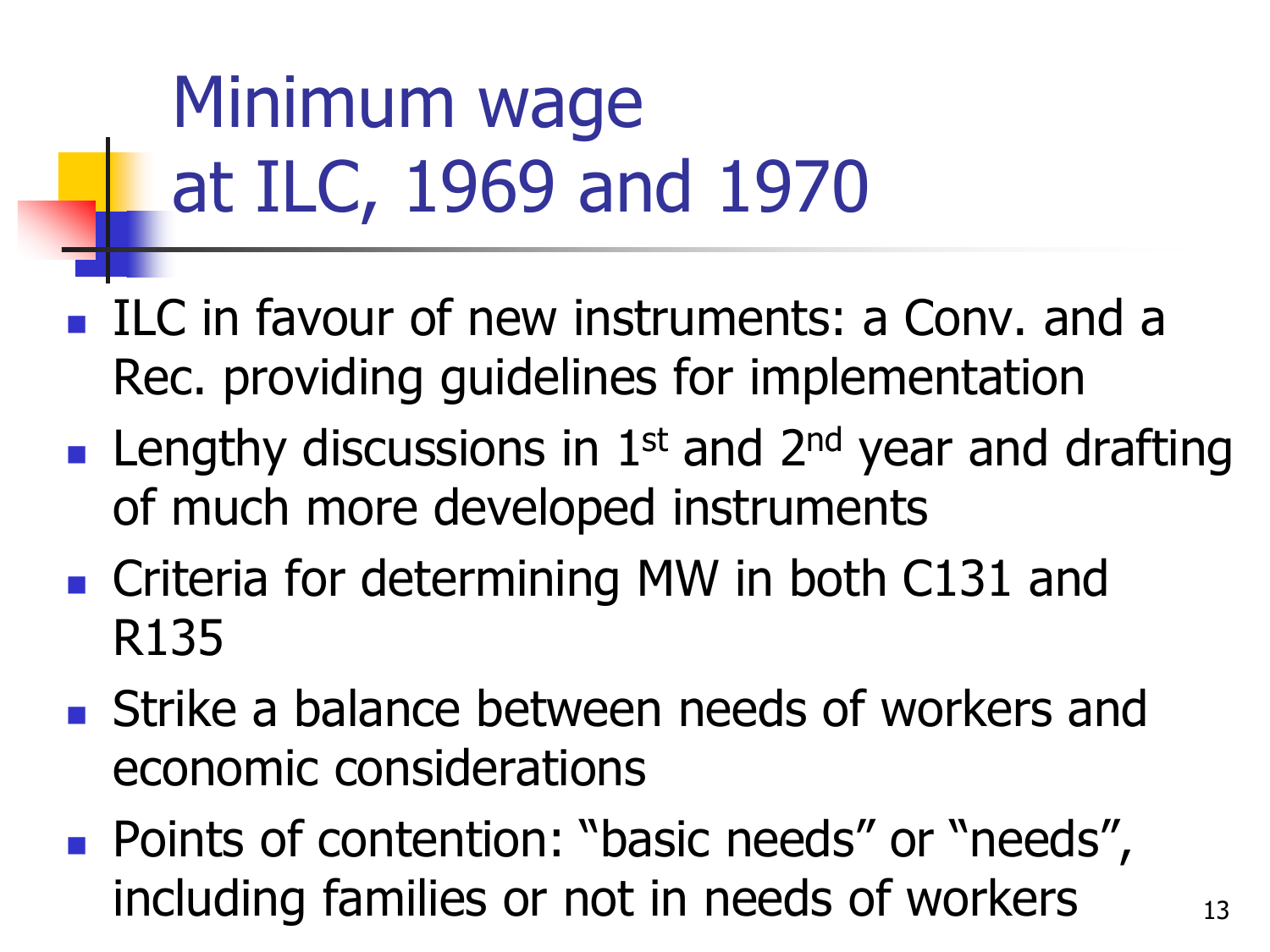# Determining the level of minimum wages in C131, 1970

"The elements to take into consideration in determining the level of minimum wages shall, so far as possible and appropriate in relation to national practice and conditions, include –

- (a) the needs of workers and their families, taking into account the general level of wages in the country, the cost of living, social security benefits, and the relative living standards of other social groups;
- (b) economic factors, including the requirements of economic development, levels of productivity and the desirability of attaining and maintaining a high level of employment." and the same state of the state of the state of the state of the state of the state of the state of the state of the state of the state of the state of the state of the state of the state of the state of the s